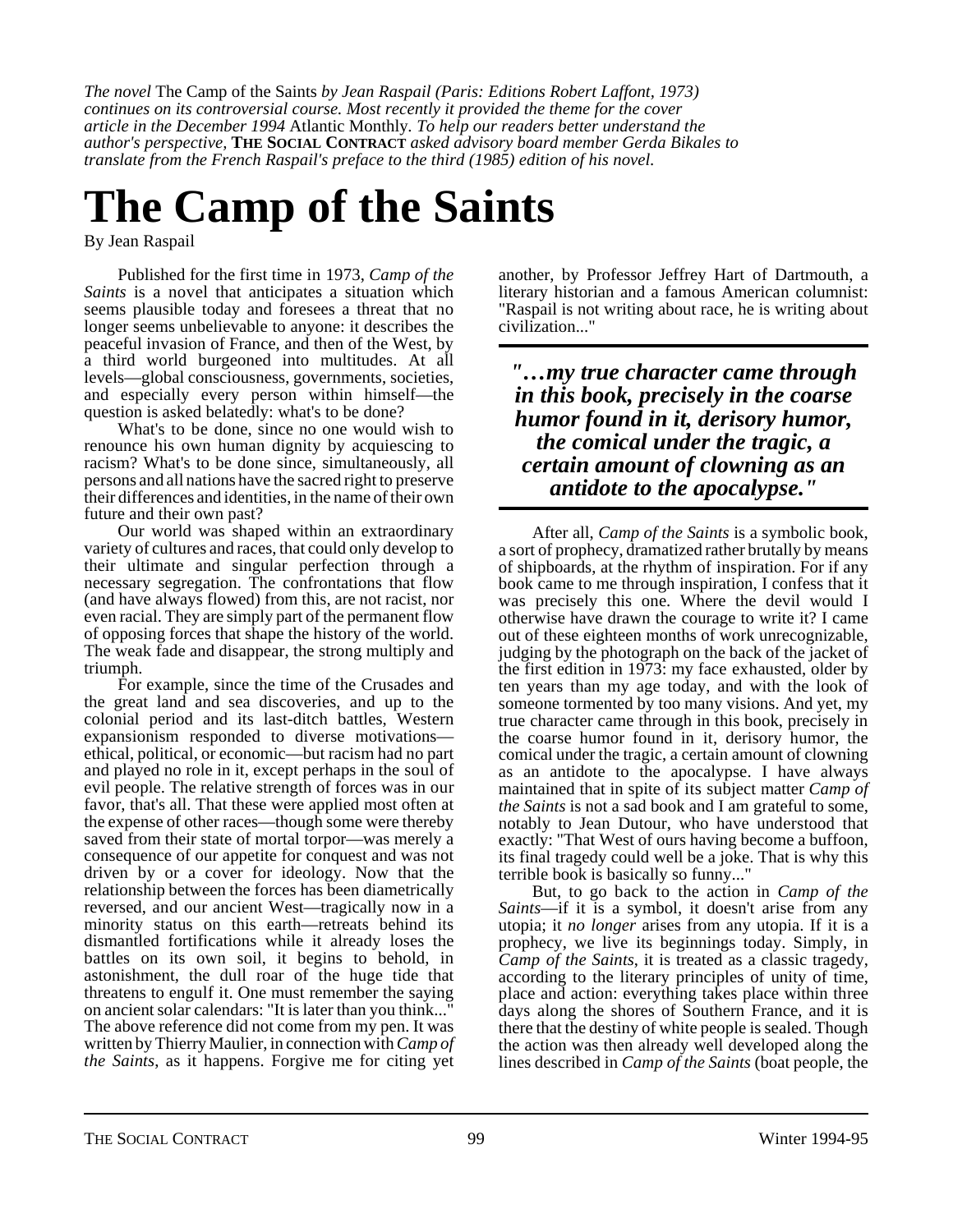radicalization of the North African community and of other foreign groups in France, the strong psychological impact of human rights organizations, the inflamed evangelism of the religious leadership, a hypocritical purity of consciences, refusal to look the truth in the face, etc.) in actuality the unraveling will not take place in three days but, almost certainly, after many convulsions, during the first decades of the third millennium, barely the time of one or two generations. When one knows what constitutes a generation in our old European lands—a rump-generation in the image of a rump-family and a rump-nation—the heart constricts in anticipation, and is overwhelmed by discouragement. It's enough to go back to the scary demographic predictions for the next thirty years, and those I will cite are the most favorable ones: encircled by seven billion people, only seven hundred million of them white, hardly a third of them in our little Europe, and those no longer in bloom but quite old. They face a vanguard of four hundred million North Africans and Muslims, fifty percent of them less than twenty years old, those on the opposite shores of the Mediterranean arriving ahead of the rest of the world! Can one imagine for a second, in the name of whatever ostrichlike blindness, that such a disequilibrium can endure?

At this juncture, the moment has arrived to explain why, in *Camp of the Saints*, it is human masses coming from the far-away Ganges rather than the shores of the Mediterranean that overwhelm the South of France. There are several reasons for this. One pertains to prudence on my part, and especially to my refusal to enter the false debate about racism and anti-racism in French daily life, as well as my revulsion at describing the racial tensions already discernible (but for the moment not fit for discussion) for fear of exacerbating them. To be sure, a mighty vanguard is already here, and expresses its intention to stay even as it refuses to assimilate; in twenty years they will make up thirty percent—strongly motivated foreigners, in the bosom of a people that once was French. It's a sign, but it is only one sign. One could stop there. One could even engage in some skirmishes, all the while ignoring, or pretending to ignore that the real danger is not only here, that it is elsewhere, that it is yet to come, and that by its very size it will be of a different order. For I am convinced that at the global level things will unleash as at a billiard game, where the balls start moving one after the other following an initial shove, which can start up in this or that immense reservoir of misery and multitudes, such as the one over there, alongside the Ganges. It will probably not happen as I have described it, for the *Camp of the Saints* is only a parable, but in the end the result will not be any different, though perhaps in a form more diffused and therefore *seemingly* more tolerable. The Roman empire did not die any differently, though, it's true, more slowly, whereas this time we can expect a more sudden

conflagration. It is said that history does not repeat itself. That's very foolish. The history of our planet is made up of successive voids and of the ruins that others have strewn about as they each had their turn, and that some have at times regenerated.

## *"It will probably not happen as I have described it, for* **The Camp of the Saints** *is only a parable, but in the end the result will not be any different…"*

For the West is empty, even if it has not yet become really aware of it. An extraordinarily inventive civilization, surely the only one capable of meeting the challenges of the third millennium, the West has no soul left. At every level—nations, races, cultures, as well as individuals—it is always the soul that wins the decisive battles. It is only the soul that forms the weave of gold and brass from which the shields that save the strong are fashioned. I can hardly discern any soul in us. Looking, for example, at my own country, France, I often get the impression, as in a bad dream dreamt wide-awake, that many Frenchmen of true lineage are no longer anything but hermit-clams that live in shells abandoned by the representatives of a species, now disappeared, that was known as "French" and which did not forecast, through some unknown genetic mystery, the one that at century's end has wrapped itself in this name. They are content to just endure. Mechanically, they ensure their survival from week to week, ever more feebly. Under the flag of an illusory internal solidarity and security, they are no longer in solidarity with anything, or even cognizant of anything that would constitute the essential commonalities of a people. In the area of the practical and materialistic, which alone can still light a spark of interest in their eyes, they form a nation of petty bourgeois which, in the name of the riches it inherited and is less and less deserving of, rewards itself—and continues to reward itself in the middle of crisis—with millions of domestic servants: immigrants. Ah! How they will shudder! The domestics have innumerable relatives on this side and beyond the seas, a single starving family that populates all the earth. A global Spartacus… To cite but one example from hundreds, the population of Nigeria, in Africa, has close to seventy million inhabitants which it is incapable of feeding even while it spends more than fifty percent of its oil income to buy food. At the dawn of the third millennium, there will be a hundred million Nigerians and the oil will be gone.

But the petty bourgeois, deaf and blind, continues to play the buffoon without knowing it. Still miraculously comfortable in his lush fields, he cries out while glancing toward his nearest neighbor: "Make the